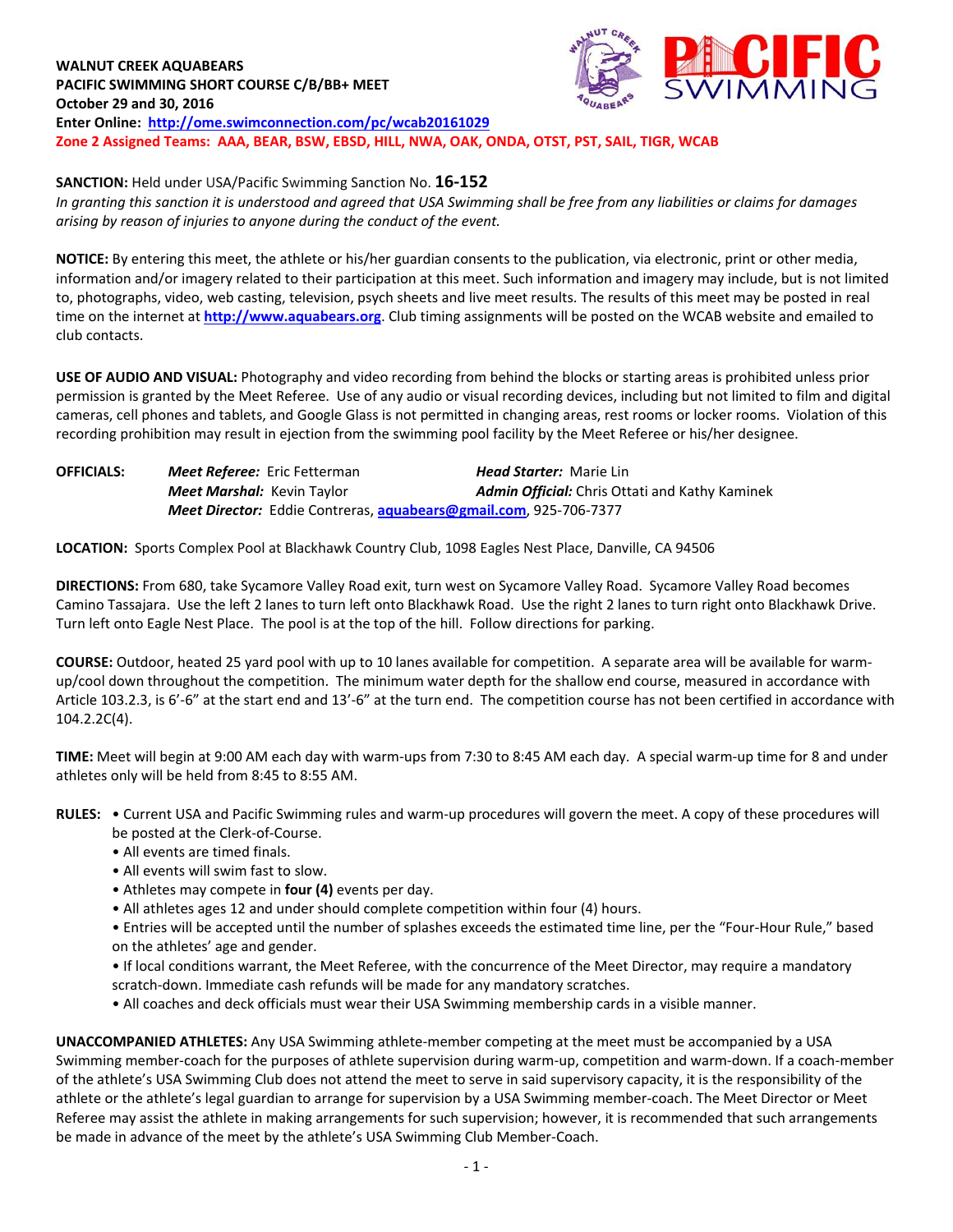**RACING STARTS:** Any athlete entered in the meet must be certified by a USA Swimming member-coach as being proficient in performing a racing start, or must start each race from within the water. When unaccompanied by a member-coach, it is the responsibility of the athlete or the athlete's legal guardian to ensure compliance with this requirement.

**RESTRICTIONS:** • Smoking and the use of other tobacco products is prohibited on the pool deck, in the locker rooms, in spectator

seating, in standing areas and in all areas used by athletes, during the meet and during warm-up periods.

- Sale and use of alcoholic beverages is prohibited in all areas of the meet venue.
- No glass containers are allowed in the meet venue.
- No propane heater is permitted except for snack bar/meet operations.
- All shelters must be properly secured.

• FRAMES ONLY for canopies will be allowed overnight on lawn areas. NO OTHER personal belongings can be left on lawn areas.

• Changing into or out of swimsuits other than in locker rooms or designated areas is prohibited.

• Destructive devices, to include but not limited to, explosive devices and equipment, firearms (open or concealed), blades, knives, mace, stun guns and blunt objects are strictly prohibited in the swimming facility and its surrounding areas. If observed, the Meet Referee or his/her designee may ask that these devices be stored safely away from the public or removed from the facility. Noncompliance may result in the reporting to law enforcement authorities and ejection from the facility. Law enforcement officers (LEO) are exempt per applicable laws.

**ELIGIBILITY:** • Athletes must be current members of USA Swimming and enter their name and registration number on the meet entry card as they are shown on their Registration Card. If this is not done, it may be difficult to match the athlete with the registration and times database. The meet host will check all athlete registrations against the SWIMS database and if not found to be registered, the Meet Director shall accept the registration at the meet (a \$10 surcharge will be added to the regular registration fee). Duplicate registrations will be refunded by mail.

• Athletes in the "BB" Division must have met at least the listed "BB" time standard. Athletes in the "B" Division must have met at least the listed "B" time standard. All entry times slower than the listed "B" time standard will be in the "C" Division. For 8&U, athletes in the "A" division must have met at least the listed "PC-A" time standard.

- Entries with "NO TIME" will be ACCEPTED.
- Entry times submitted for this meet will be checked against a computer database and may be changed in accordance with Pacific Swimming Entry Time Verification Procedures.
- Disabled athletes are welcome to attend this meet and should contact the Meet Director or Meet Referee regarding any special accommodations on entry times and seeding per Pacific Swimming policy.

• Athletes 19 years of age and over may compete in the meet for time only, no awards. Such athletes must have met standards for the 17-18 age group.

• The athlete's age will be the age of the athlete on the first day of the meet.

**ENTRY PRIORITY:** Meet entries will not be accepted any earlier then September 24<sup>th</sup>, 2016 Entries from members of "assigned" "year round" Zone 2 clubs postmarked or entered online by 11:59 PM. on September 30th, 2016 will be given 1<sup>st</sup> priority acceptance. Entries from members of all Zone 2 clubs (year round and seasonal) postmarked or entered online between 12:00 AM on October 1st, 2017 and 11:59 PM on October 7<sup>th</sup>, 2017 will be given 2<sup>nd</sup> priority acceptance. All entries from Zone 2, all other Pacific LSC Zones and other LSC's, either postmarked, entered online, or hand delivered by the entry deadline will be considered in the order that they were received.

## **\*\* NOTE: Athletes who falsify their entry form by listing a club to which they are not legitimately associated will be rejected from the meet. Further, entry fees will not be refunded and they may be referred to the Pacific Swimming Review Committee for disciplinary action.**

**ENTRY FEES**: \$4.00 per event plus an \$8.00 participation fee per athlete. Entries will be rejected if payment is not sent at time of request. No refunds will be made, except mandatory scratch-downs.

**ONLINE ENTRIES:** To enter online go to **<http://ome.swimconnection.com/pc/wcab20161029>** to receive an immediate entry confirmation. This method requires payment by credit card. Swim Connection, LLC charges a processing fee for this service, equal to \$1 per athlete plus 5% of the total Entry Fees. Please note that the processing fee is a separate fee from the Entry Fees. If you do not wish to pay the processing fee, enter the meet using a mail entry. **Entering online is a convenience, is completely voluntary, and is in no way required or expected of an athlete by Pacific Swimming.** Online entries will be accepted through Wednesday, October  $19<sup>th</sup>$ , 2016, or until the meet has reached capacity, whichever comes first.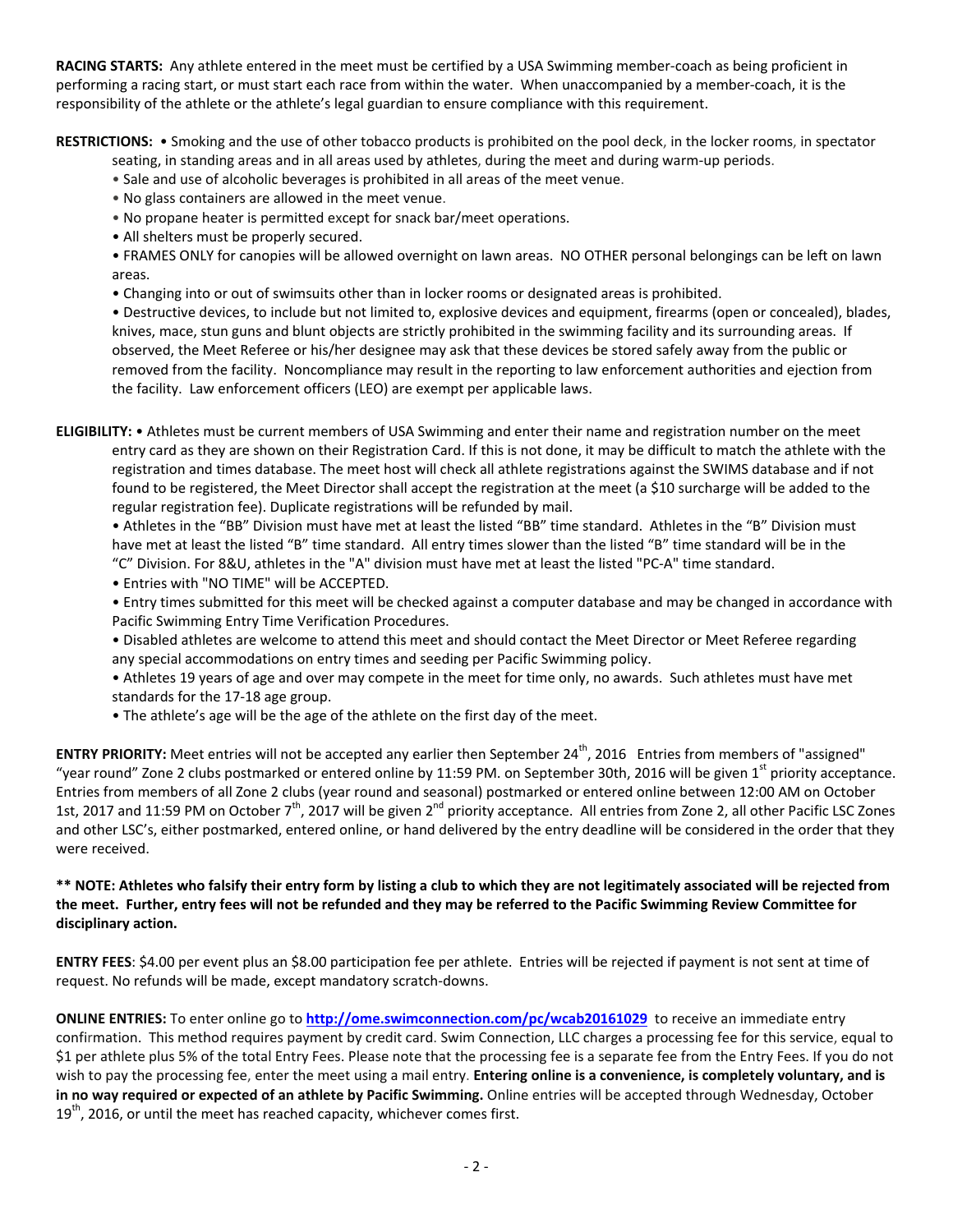**MAILED OR HAND DELIVERED ENTRIES**: Entries must be on the attached consolidated entry form. Forms must be filled out completely and printed clearly with athlete's best time. Entries must be postmarked by midnight, Monday, October 17<sup>th</sup>, 2016 or hand delivered by 6:30 PM, Wednesday, October 19<sup>th</sup>, 2016. No late entries will be accepted. No entries received after the meet has reached capacity will be accepted. Requests for confirmation of receipt of entries should include a self-addressed, stamped envelope.

## **Make check payable to**: **Walnut Creek Aquabears**

| Mail entries or hand-deliver entries to: | <b>WCAB Meet Entries c/o Laurie Benton</b> |
|------------------------------------------|--------------------------------------------|
|                                          | 1374 Lupine Court                          |
|                                          | Concord, CA 94521                          |

**CHECK-IN:** The meet will be deck seeded. Athletes must check-in at the Clerk-of-Course. No event shall be closed more than 30 minutes before the scheduled start of the session. Close of check-in for all individual events shall be no more than 60 minutes before the estimated time of the start of the first heat of the event. Athletes who do not check-in will not be seeded and will not be allowed to compete in that event.

**SCRATCHES:** Any athletes not reporting for or competing in an individual timed final event shall not be penalized. Athletes who must withdraw from an event after it is seeded are requested to inform the referee immediately.

**AWARDS:** First through eighth places in each division (C, B & BB) will be awarded for the 9-10, 11-12, 13-14, 15-18 age groups. First through eighth place in each division (PC-C, PC-B, and PC-A) will be awarded for the 8 & Under age group. All athletes achieving an A time for the first time will be awarded a standard A medal, regardless of place achieved in the event. No awards will be given for athletes 19 years of age and older. Note: Individual awards must be picked up at the meet. We will not mail or distribute awards after the meet.

**ADMISSION:** Free. A program will be available for a reasonable cost.

**SNACK BAR & HOSPITALITY:** A snack bar will be available throughout the competition. Coaches and working deck officials will be provided lunch. Hospitality will serve refreshments to timers and volunteers.

**MISCELLANEOUS:** No overnight parking is allowed. Facilities will not be provided after meet hours. No entry into facility prior to 7:00 AM.

**MINIMUM OFFICIALS:** The Meet Referee shall conduct an inventory of Officials and shall compare the number of athletes entered against the number of Officials that worked representing each club per day of the meet. Those clubs who have not provided sufficient Officials in a day of the meet, in accordance with the table below, will be fined \$100 per missing Official per day.

| Number of athletes entered in meet per club<br>per day | Number of trained and carded officials required |  |  |  |  |  |
|--------------------------------------------------------|-------------------------------------------------|--|--|--|--|--|
| $1 - 10$                                               |                                                 |  |  |  |  |  |
| $11 - 25$                                              |                                                 |  |  |  |  |  |
| $26 - 50$                                              |                                                 |  |  |  |  |  |
| $51 - 75$                                              |                                                 |  |  |  |  |  |
| 76-100                                                 |                                                 |  |  |  |  |  |
| Every 20 Athletes over 100                             |                                                 |  |  |  |  |  |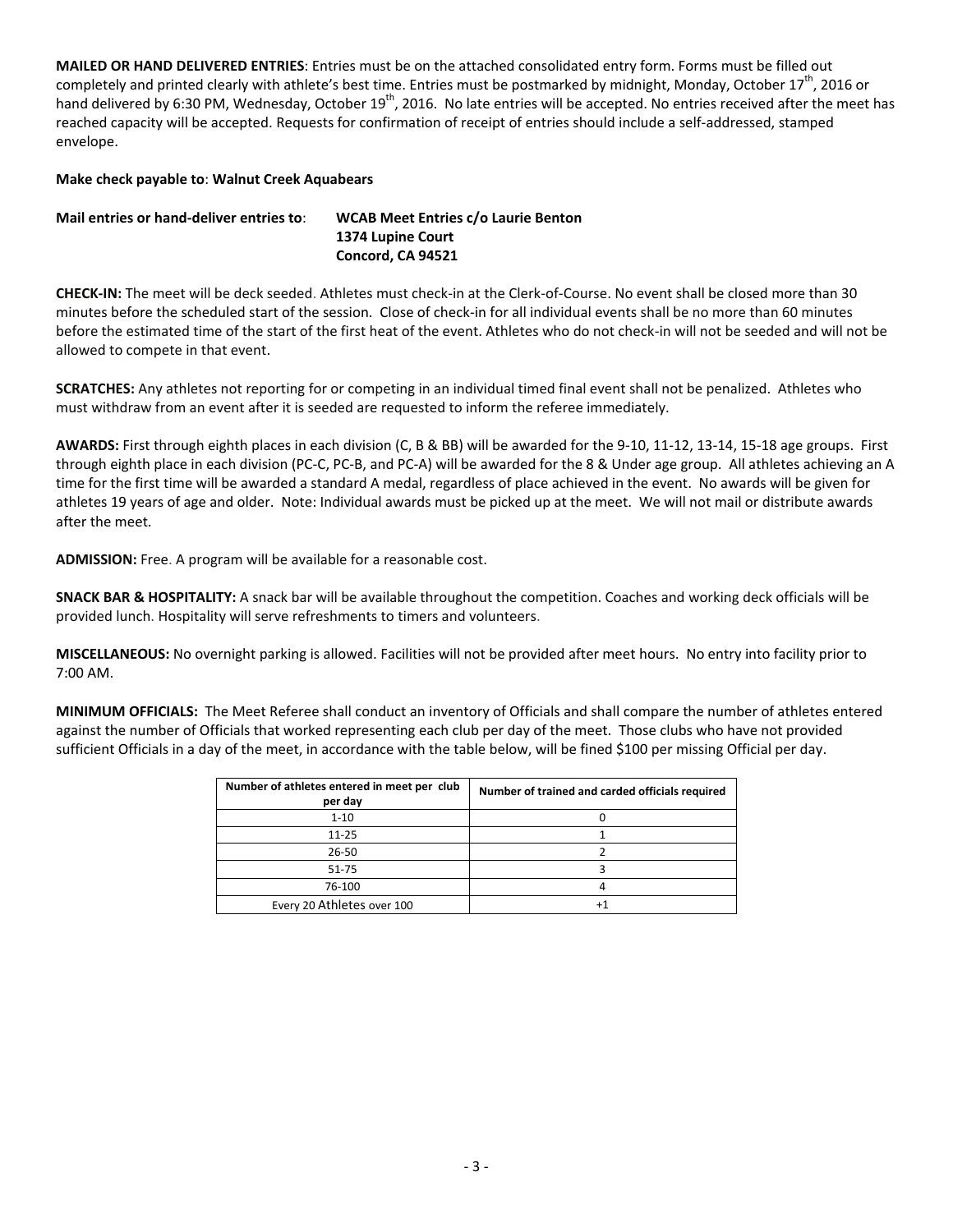## **EVENT SUMMARY**

|                   |          | <b>SATURDAY</b> |                | <b>SUNDAY</b> |          |                 |                 |  |  |
|-------------------|----------|-----------------|----------------|---------------|----------|-----------------|-----------------|--|--|
| <b>8 &amp; UN</b> | $9 - 10$ | $11 - 12$       | 13-18          | 8 & UN        | $9 - 10$ | $11 - 12$       | $13 - 18$       |  |  |
| 50 FR             | 200 FR   | 200 FR          | 200 FR         | <b>50 BR</b>  | 50 BR    | 200 BR          | 200 BR          |  |  |
| 25 FL             | 100 FL   | 100 FL          | 200 FL         | <b>25 BK</b>  | 100 BK   | 100 BK          | 200 BK          |  |  |
| <b>50 BK</b>      | 50 BK    | 50 BK           | 100 BK         | <b>25 FR</b>  | 200 IM   | 400 IM          | 400 IM          |  |  |
| 25 BR             | 100 BR   | 100 BR          | 100 BR         | 100 FR        | 100 FR   | 100 FR          | <b>100 FR</b>   |  |  |
|                   | 50 FR    | 50 FR           | 50 FR          |               | 50 FL    | 50 FL           | 100 FL          |  |  |
|                   |          | 1000 FR (Boys)  | 1000 FR (Boys) |               |          | 1000 FR (Girls) | 1000 FR (Girls) |  |  |

## **EVENTS**

|                | Saturday, October 29, 2016    |                | Sunday, October 30, 2016 |                     |               |  |  |
|----------------|-------------------------------|----------------|--------------------------|---------------------|---------------|--|--|
| <b>EVENT#</b>  | <b>EVENT</b><br><b>EVENT#</b> |                | <b>EVENT#</b>            | <b>EVENT</b>        | <b>EVENT#</b> |  |  |
| $\mathbf{1}$   | 13-18 200 FR                  | $\overline{2}$ | 41                       | 13-18 200 BR        | 42            |  |  |
| $\overline{3}$ | 11-12 200 FR                  | 4              | 43                       | 11-12 200 BR        | 44            |  |  |
| 5              | 9-10 200 FR                   | 6              | 45                       | 9-10 50 BR          | 46            |  |  |
| $\overline{7}$ | 8-UN 50 FR                    | 8              | 47                       | 8-UN 50 BR          | 48            |  |  |
| 9              | 13-18 200 FL                  | 10             | 49                       | 13-18 200 BK        | 50            |  |  |
| 11             | 11-12 100 FL                  | 12             | 51                       | 11-12 100 BK        | 52            |  |  |
| 13             | 9-10 100 FL                   | 14             | 53                       | 9-10 100 BK         | 54            |  |  |
| 15             | 8-UN 25 FL                    | 16             | 55                       | 8-UN 25 BK          | 56            |  |  |
| 17             | 13-18 100 BK                  | 18             | 57                       | 13-18 400 IM        | 58            |  |  |
| 19             | 11-12 50 BK                   | 20             | 59                       | 11-12 400 IM        | 60            |  |  |
| 21             | 9-10 50 BK                    | 22             | 61                       | 9-10 200 IM         | 62            |  |  |
| 23             | 8-UN 50 BK                    | 24             | 63                       | 8-UN 25 FR          | 64            |  |  |
| 25             | 13-18 100 BR                  | 26             | 65                       | 13-18 100 FR        | 66            |  |  |
| 27             | 11-12 100 BR                  | 28             | 67                       | 11-12 100 FR        | 68            |  |  |
| 29             | 9-10 100 BR                   | 30             | 69                       | 9-10 100 FR         | 70            |  |  |
| 31             | 8-UN 25 BR                    | 32             | 71                       | 8-UN 100 FR         | 72            |  |  |
| 33             | 13-18 50 FR                   | 34             | 73                       | 13-18 100 FL        | 74            |  |  |
| 35             | 11-12 50 FR                   | 36             | 75                       | 11-12 50 FL         | 76            |  |  |
| 37             | 9-10 50 FR                    | 38             | 77                       | 9-10 50 FL          | 78            |  |  |
|                | 11-18 MEN 1000 FR             | 40             | 79                       | 11-18 Women 1000 FR |               |  |  |

Use the following URL to find the time standards: <http://www.pacswim.org/swim-meet-times/standards>